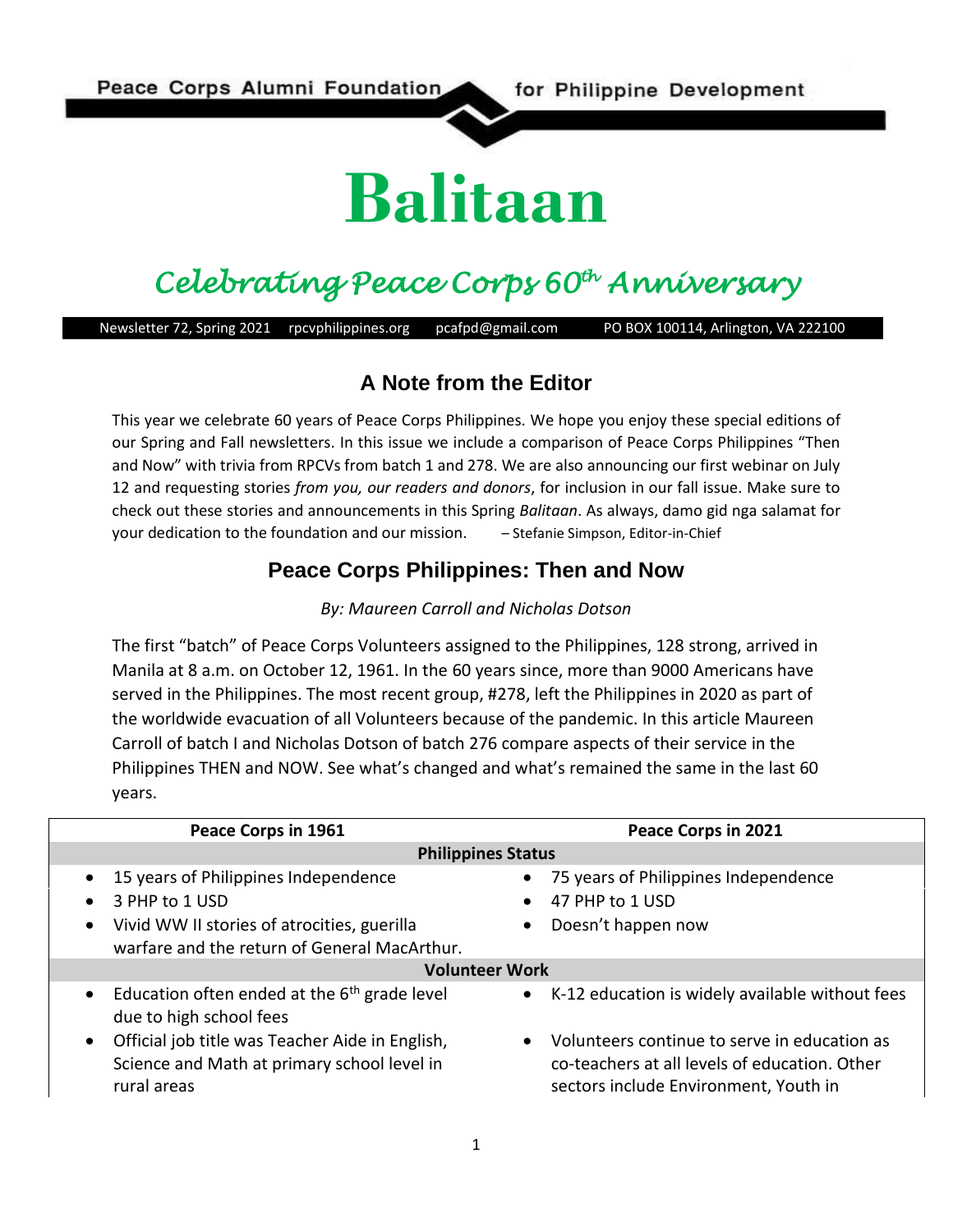| Two years spent trying to define the very vague<br>role of the Volunteer                                                                                                                                                                                                                                                                                                                                                                                                                                                                                                                                                                     | Development, and Community Economic<br>Development.<br>The Volunteer role is more delineated now, but<br>$\bullet$<br>PCVs shape service according to local<br>conditions and their skill set.                                                                                                                                                                                                                                                                                                                                                                                                                                                                                                                                           |
|----------------------------------------------------------------------------------------------------------------------------------------------------------------------------------------------------------------------------------------------------------------------------------------------------------------------------------------------------------------------------------------------------------------------------------------------------------------------------------------------------------------------------------------------------------------------------------------------------------------------------------------------|------------------------------------------------------------------------------------------------------------------------------------------------------------------------------------------------------------------------------------------------------------------------------------------------------------------------------------------------------------------------------------------------------------------------------------------------------------------------------------------------------------------------------------------------------------------------------------------------------------------------------------------------------------------------------------------------------------------------------------------|
| <b>Volunteer Selection and Training</b>                                                                                                                                                                                                                                                                                                                                                                                                                                                                                                                                                                                                      |                                                                                                                                                                                                                                                                                                                                                                                                                                                                                                                                                                                                                                                                                                                                          |
| Application process included test-taking;<br>$\bullet$<br>Invitation by telegram from Sargent Shriver; 3-<br>weeks' notice to report to training<br>Six weeks pre-service training at Penn State U;<br>$\bullet$<br>six weeks in-country at UP/Los Banos<br>Stateside training included linguistics, American<br>$\bullet$<br>Studies, World Affairs and Communism<br>(ASWAC), Phys. Ed., American folk dancing,<br>survival weekends in the woods and<br>psychiatrist interviews.<br>Fear of "deselection" was pervasive<br>New PCV groups kept arriving so that 630 were<br>٠<br>assigned throughout the country within the first<br>year. | Applications on-line; interviews on-line;<br>$\bullet$<br>invitations by email<br>12 weeks of training in-country living with<br>$\bullet$<br>families; training in Tagalog and local language.<br>Suitability for service determined by staff and<br><b>Country Director</b><br>Total Volunteer contingent runs around 160 per<br>year.<br>Volunteers no longer serve in Mindanao due to<br>civil unrest.                                                                                                                                                                                                                                                                                                                               |
| <b>Peace Corps Support</b>                                                                                                                                                                                                                                                                                                                                                                                                                                                                                                                                                                                                                   |                                                                                                                                                                                                                                                                                                                                                                                                                                                                                                                                                                                                                                                                                                                                          |
| Provided household kit (too big to fit into a<br>$\bullet$<br>house) from AID warehouse; contained<br>Noritake china, baby bath tub, aluminum pots,<br>complete bar set, car wax, fitted sheets, etc.<br>Footlocker of books for volunteers that often<br>became start of community libraries<br>PC issued tape recorders and Cuisenaire rods<br>for English and math teaching                                                                                                                                                                                                                                                               | PCVs get rainboots, mosquito nets, a medical<br>$\bullet$<br>kit, etc.<br>PC sends books to volunteers from the library in<br>$\bullet$<br>the Manila office. E-readers popular with<br>volunteers. Laptops are a must now as well.<br>PCVs get written and hard drive materials and<br>٠<br>can access the worldwide PC database that all<br>volunteers can use and contribute to.                                                                                                                                                                                                                                                                                                                                                      |
| <b>Volunteer Life</b>                                                                                                                                                                                                                                                                                                                                                                                                                                                                                                                                                                                                                        |                                                                                                                                                                                                                                                                                                                                                                                                                                                                                                                                                                                                                                                                                                                                          |
| Volunteers placed in PCV households of four<br>females or four males<br>Most houses without running water or<br>electricity<br>Earned equivalent of \$55 as monthly living<br>allowance; \$75 a month for readjustment<br>allowance.<br>Volunteers drew constant attention and were<br>in great demand socially. Towns complained if<br>not assigned a Volunteer.<br>Diet of fish, rice and more fish and rice<br>$\bullet$<br>Shopping done in markets, sari-sari stores and<br>$\bullet$<br>"Chinese stores;" clothes made by<br>seamstresses or tailors; pan de sal, Skyflake<br>crackers and Magnolia ice cream favorite PCV<br>foods    | Volunteers live with host families during<br>training and for the first six months of service.<br>Then can move and live alone or with others.<br>Most houses now have running water and<br>$\bullet$<br>electricity<br>Earned equivalent of \$200 as monthly living<br>٠<br>allowance; \$375 a month for readjustment<br>allowance.<br>Filipinos still consider it a great honor to have a<br>٠<br>volunteer assigned to their community and to<br>host a Volunteer in their home.<br>Rice is life! This hasn't changed much.<br>٠<br>Pan de Sal is still a PCV favorite. Skyflake<br>$\bullet$<br>crackers aren't as common. A lot of packaged<br>foods now. 7/11 is a one-stop-shop for PCVs.<br>Air-conditioned malls are everywhere |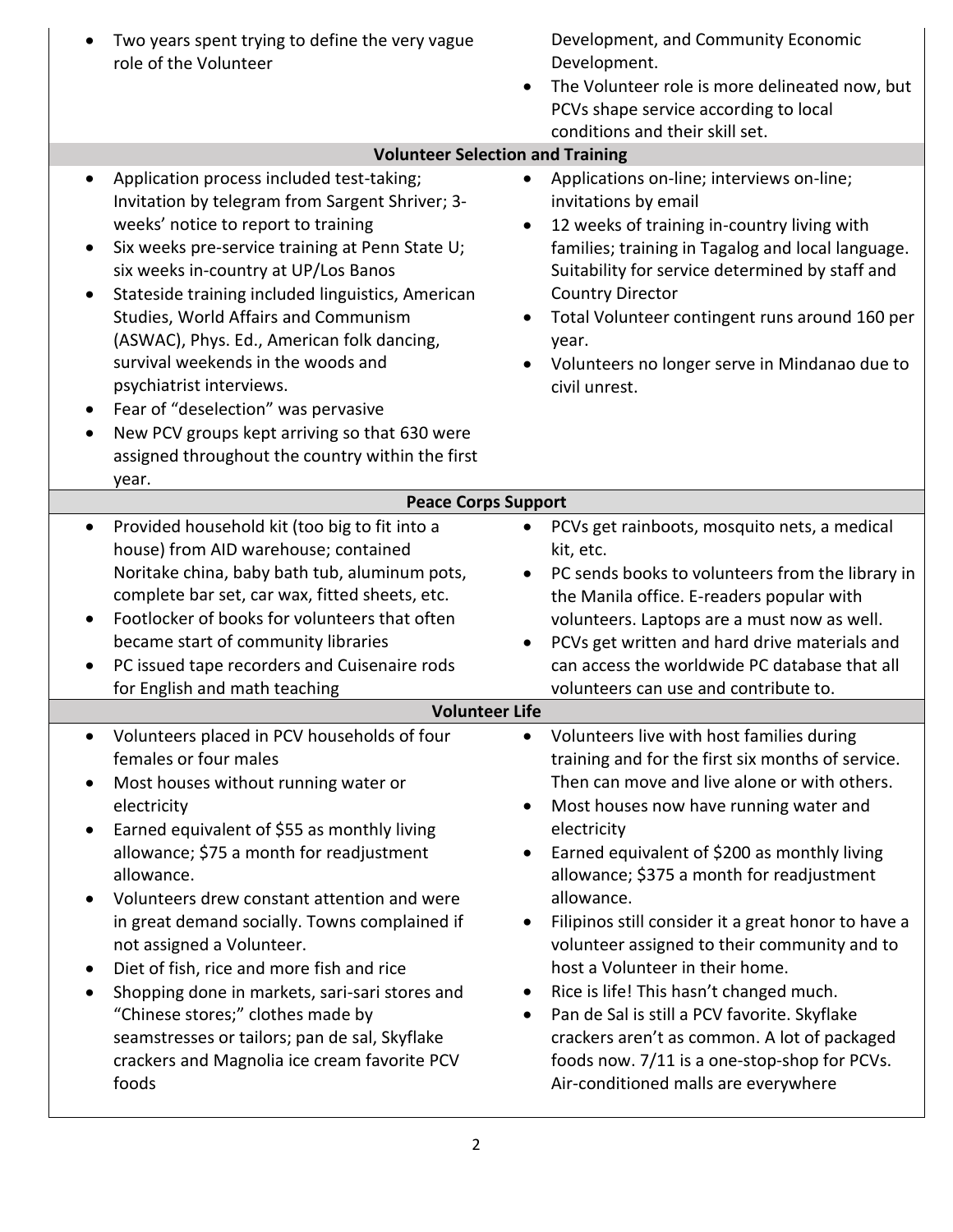- Volunteers expected to attend many dances and to teach folks the Twist; Volunteers were asked to perform at community gatherings, often introduced as "the surprise number" • Volunteers traveled on truck-like buses with open sides; non-motorized pedicabs, calesas, jeepneys. Very, very few private automobiles • Volunteers used snail mail to and from US, messages sent with bus drivers to other PCVs or Filipino friends, PC communications by telegram. Very few telephones anywhere. • Women could not wear pants or shorts or drink in public and needed a chaperone if on a "date" with a Filipino. • Filipinos constantly encouraged Volunteers to "be the one" to "go around" and "to enjoy" • Videoke! The favorite pastime now. You must sing even if you aren't a good singer. • Transportation by motorized "trikes" and jeepneys still popular. Long-haul airconditioned buses a huge part of PCV life. Cars are common. Families with homes usually have a car as well. • PCVs get a phone from PC and Facebook is huge in the Philippines! The primary mode of communication now and locals buy "load" to get data for their phones. • Women can and do wear pants and shorts and also drink in public though it has a stigma attached to it, while chaperones are not required, "kasamas" still important for safety.
	- This hasn't changed! It has been and still is "More Fun in the Philippines!

**Announcing a Webinar on July 12 8pmET / 8am Manila**

Interested in what PC-Philippines programs are doing today? PCAFPD will moderate a discussion for RPCVs to learn about current Peace Corps programming. Panelists Include:

- **Ambet Yangco**, PM for Children, Youth and Family
- **Rowena Bernal**, PM for Education
- **John Diviva**, PM for Coastal Resource Management
- **Milosil Cruz**, PM for Peace Corps Response

**Visit https://www.rpcvphilippines.org to register**

# **RPCVs Living Lives of Service**

#### *By: Paul Aleckson, PCAFPD President*

Once a volunteer, always a volunteer is an expression that RPCVs Chris and Glenda Newhall, founders of the Mirisbiris Garden Education Foundation, think rings true for many RPCVs. Indeed, RPCVs founded the

PCAFPD to stay connected and help give back to a country we grew to love. To mark the 60<sup>th</sup> anniversary of Peace Corps in the Philippines, we're highlighting six other RPCV organizations making a difference in the Philippines.

All worked on education in some form, be it college scholarships or environmental, livelihood, or health related. Much like the PCAFPD, David Curry's Dominican Scholarship Assistance Fund, Keith Hooper's HELP Foundation, and the Newhalls' group have funded students in college, among many other activities. Curry's group has helped 400 students attend college and HELP sponsored 49 elementary, 206 high school, and 31 college students in 2020. Mirisbiris runs a reading program for 1st-3<sup>rd</sup> graders tutored by local high school and college students. Kaisipan, founded by Maria Beebe, works to enhance the digital capabilities of Filipino teachers. She draws inspiration from her time as a volunteer doing teacher training.

Susan Potter Evangelista served in the 1960s, but was working as professor at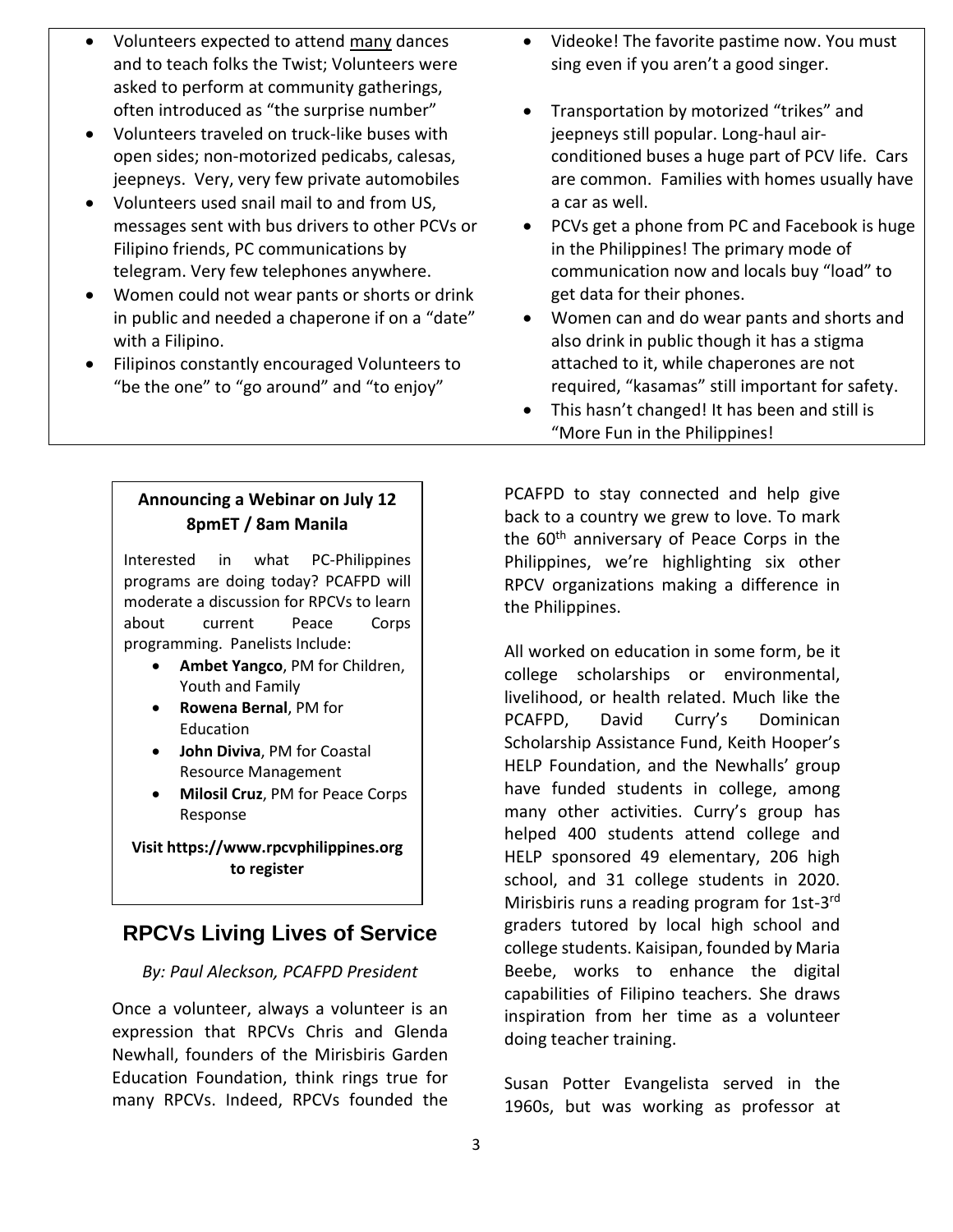Palawan State University when she founded Roots of Health with her daughter in 2009. She had seen unplanned pregnancies alter numerous students' college plans. Roots of Health shares reproductive health lessons with women and young people in marginalized communities, thereby improving health and the general quality of life.

Global Seed Savers, founded by Sherry Manning, runs training programs teaching Filipino farmers to propagate, store, save, and sell their own regionally adapted organic seeds. It has grown from seven farmers in 2015 to 20 members now, created two seed banks, and inspired two others that are locally held.



*Pictured: Global Seed Savers*

Lessons learned as PC Volunteers carry through today. Maria Beebe noted that working with people is a continuous process of relationship building. Sherry Manning said communities know what they need and how to solve their problems. PC helped her know to slow down and build relationships because the best community development is rooted in authentic trusting relationships. The Newhalls wrote that PC taught valuable cross-cultural lessons and inspired creative problem-solving that continues to today. David Curry first introduced the idea of a scholarship program in Santo Domingo, but he let Filipino colleagues implement everything, from ensuring parental buy-in to scholar selection and monitoring criteria.

These groups maintain various levels of connection to Peace Corps Philippines. Kaisipan may develop a program for RPCVs to do virtual mentoring on ESL basics. Global Seed Savers worked with a PCV to bring its Seed School to Ilocos Norte. The Newhalls have known many volunteers working in the area and have invited Albay and other Bicol volunteers to the garden and nature center for getaway weekends. And as a retired volcanologist, PC occasionally calls Chris Newhall about any dangers from the nearby Mayon Volcano.

These RPCVs love the work they're doing and seeing the success of those they helped, but many noted how wonderful it was to maintain and deepen their connections with Filipinos. David Curry derives joy from seeing scholars do well, but also loved seeing his wife and son bond with his friends in Santo Domingo on trips back. He can't wait to take his daughter and grand-daughter to see the Philippines.

> Learn more about these great organizations on their websites:

www.globalseedsavers.org www.kaispan.org www.facebook.com/stodomingoscholarship www.facebook.com/bighoopcharities www.rootsofhealth.org www.mirisbirisgarden.org

# **SCHOLAR ESSAYS 2ND SEMESTER 2019-20**

#### **How Grit Can Make Us Great**

#### *Miguel Burton O. Logroño is pursuing a BA in Political Science at Mindanao State University – Iligan Institute of Technology, Iligan City*

The Covid-19 pandemic has been both a bad and good experience for me. Bad because of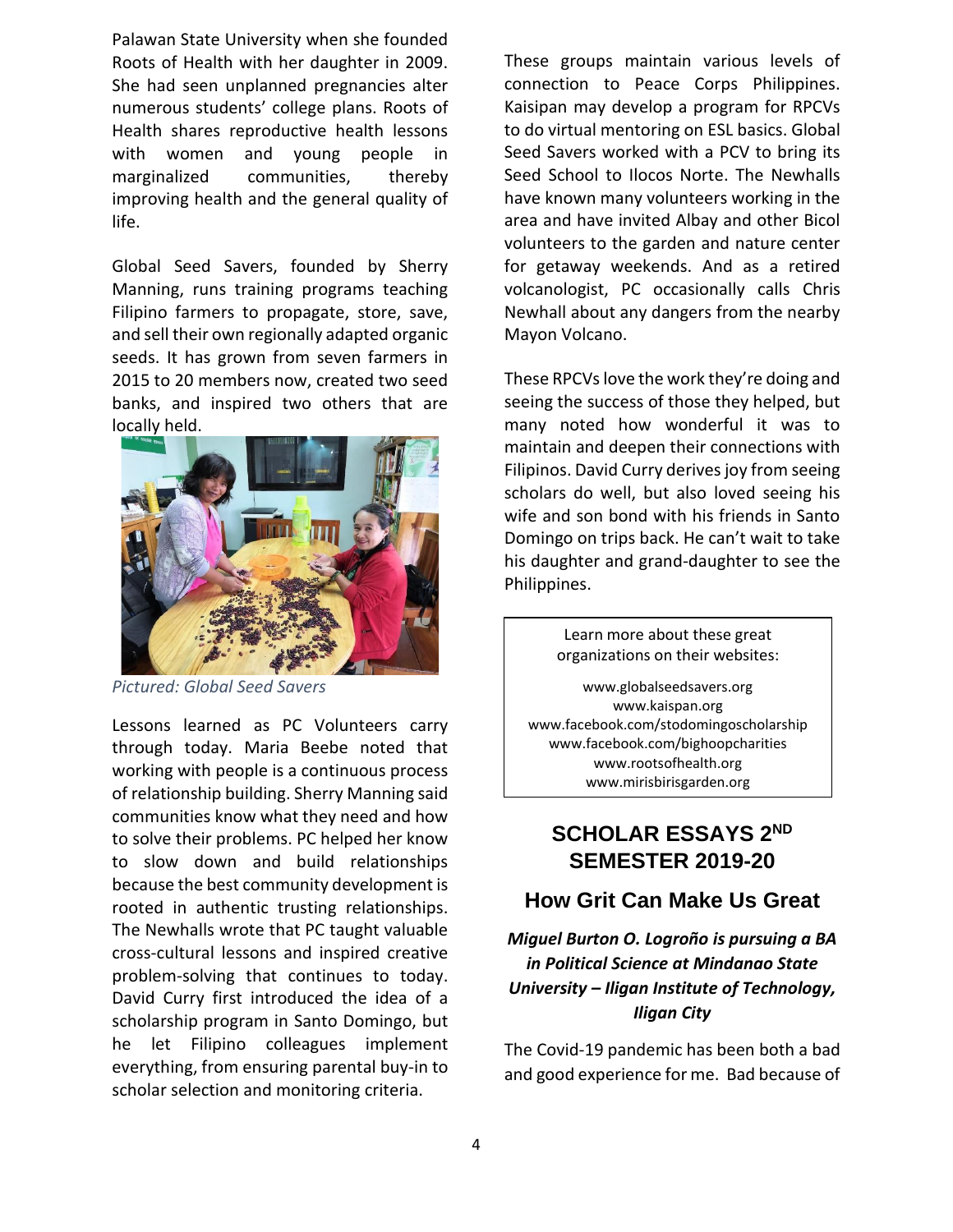how this virus had strained much of how we live on a day-to-day basis.

While the pandemic is almost something dreadful in its totality, it had also given us time to pause, reflect and rethink our values and priorities in life. A friend said it more eloquently when he said that the pandemic "did not disconnected us from the world" rather it "reconnected" us to things that really matter; to the things we usually ignore before. And for me, it has been one of the best things that happened in my life.

In ordinary days before the pandemic, I am mostly doing what most students do: go to school, go home and make homework, study, sleep and back to school. I rarely had time for my family, most especially to my grandmother who have become almost my mother, my father, my friend, my dressmaker, my cook, my laundryman, my everything all together at once.

Following one of the hardest moments in my life, at Christmas eve, while everyone is merry awaiting for Christmas at midnight, my grandmother was brought to emergency for difficulty of breathing. She had a massive heart attack, a pneumonia, and later on, an unavoidable stroke. She was in the Intensive Care Unit for almost a week fighting for her life, for us. And she did. Although now she could not move her right arm and legs or speak well because of stroke. And the pandemic happened. Schools closed and classes then went online. Everybody was forced to stay at home. I had the time to be with my grandmother. To care for her, cook for her, assist her in her road for recovery. From a fulltime student, I became a parttime caregiver and a part-time but still dedicated student of politics.

And then the busiest months came when we were about the start the first semester of my being third year in the program. Busiest I could say because I was trying to balance all of my responsibilities at home and at the same time being a student. And now that we ended the semester, I can say, I have been successful. Both as a student because I had high marks in all of my major subjects despite and in spite of everything, and as a grandson, seeing my "lola" better now.

All these good things happened because of God, my creator, my Lord and my comforter. Also because of my ever-understanding professors in the university including my classmates. And most especially, because of Peace Corps Alumni Foundation for Philippine Development. I could really have stopped and not pushed through this semester. But you gave me the reason to continue.

Maybe if I would thank God for one thing this year, aside from HIM saving my grandmother from death, it is that I became a scholar of PCAFPD. I owe from this scholarship almost everything. I can't even sleep sometimes thinking how other people who is so stranger to me help me succeed in my studies. I smile and be thankful of those who believed in me and invested their time and resources for me. I've survived the pandemic so far and survived the first semester! I wish to dedicate the good grades I've achieved this semester and make it a medal which I just wish I could wear to all of the benefactors, donors, and staffvolunteers of PCAFPD, specially to Sir Roland de Jesus, Sir Fernando Eco and Ma'am Hannah Catiis [PCAFPD Ituloy team].

The pandemic may bring us some worst experiences, but for sure, it isn't all bad. It will make us grittier, stronger and will make us realize the better version of ourselves.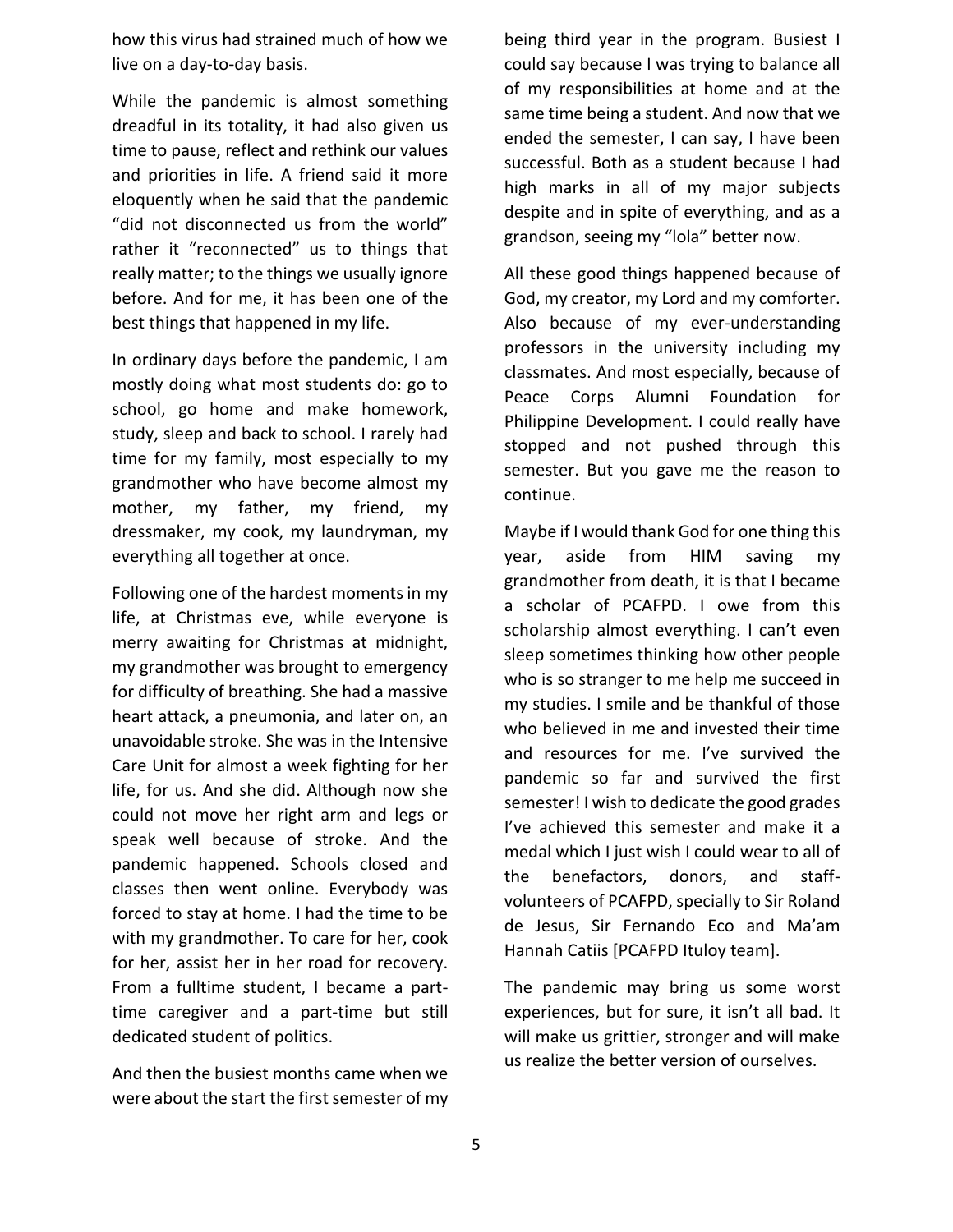#### **A Will and a Way**

#### *Jared Miguel is pursuing a BS in Aeronautical Engineering at Philippines State College of Aeronautics*

This school year has hit me so different. Unlike those past years of studying, the department of education has made a unique way to continue our studies while in the middle of this Covid-19 Pandemic. Technology has made an important impact in our studies. We had our classes online, and it helped us resume our studies and made us feel that we can still learn even without face-to-face classes.

Covid-19 affected the whole world so badly, but I still feel blessed because it made me realize all the blessings that I have received. I was blessed because I am a part of the PCAFPD scholars, and it really helped me keep up with my online classes especially in connecting to the internet. We don't have the means to have an internet connection installed in our house, so I just use my data connection in my phone in order to connect to the internet.

Of course, there are a lot of struggles doing classes online. One example was the internet connection. There were times that the internet connection was slow especially when it is raining. I was not able to listen effectively to my professor. But I came up with an idea of asking my classmates about the lessons I missed because of my poor connection. Next time it happened, I knew what to do, so I will not miss the lessons taught while I was fixing my internet connection.

With this kind of studying, I came to realize that if there is a will, there is always a way. Every time I feel unmotivated, I think of students who do not have the opportunity to

study because of their current situation. I feel bad for them and at the same time, it motivates me to study harder in order to have a better future to help my family and the people that need help as well.

## **Appreciating the Little Things**

#### *Mayang Rubuen is pursuing a BS in International Hospitality Management at Lyceum of the Philippines*

It has been six months since I was elected as the Vice President of Lyceum Supreme Student Council (LSSC), the highest governing student body of Lyceum of the Philippines University - Laguna (LPU-L). To be honest, council work was not easy and sometimes it would just be easier to give it all up, but at the end of the day, there is that realization that we are not doing this for ourselves, but for the LPU-L community, and the community outside of our school walls, that we need to give service to. It's all about being part of something greater than yourself. One of the things I was very thankful for was that LPU-L has a variety of community extension activities. The LSSC initiated a program last December 2020 to help the typhoon victims of Rolly and Ulysses in Bicol, despite the danger posed by covid-19, we were moved to help those in need. I was truly amazed on how generous the Filipinos are, no matter what your status in life and even though we are all going through the ordeal brought on by covid-19, we never forget to help others.

Being a student council member was probably the most tiring and difficult thing I had ever gotten myself into, but I am thankful to our Almighty God for giving me the strength to serve others and maintain my grades. Without Him I won't be able to achieve what I have right now. Last March 22, 2021, my partner and I celebrated our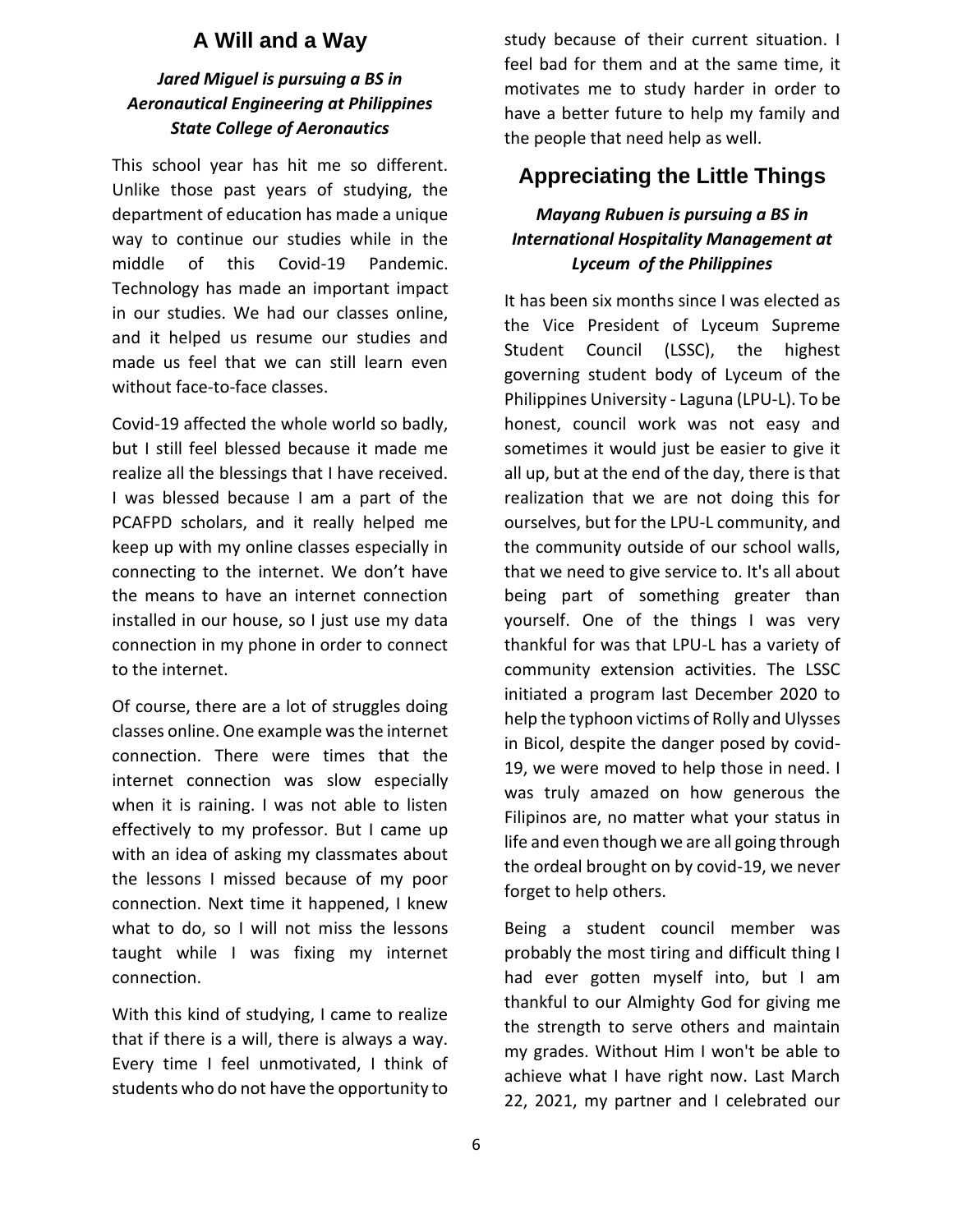achievement for we are awarded as the Best Presenter in our Events Management Class. and this April 14, 2021 was our Dean's Lister Recognition Day. All my handwork for the past semesters has paid off.

Also, this semester taught me to appreciate the little things I have in life, respecting and valuing the culture and opinions of others. THC09 (Multicultural Diversity in the Workplace for Tourism Professionals) has opened my eyes and see what I have missed and gain a greater appreciation of what I have already possessed. Having this subject, I get to learn that for someone who looked and behaved so differently from me can be so much alike in terms of my common goals, ideas and dreams.

Lastly, I learned how to love serving other people that need help. I developed some leadership skills, some of which I would not have obtained without my experience in the council. Without the mistakes, the fights and the victorious moments, I would not have even a small improvement to myself, because I may not have realized certain aspects about myself that I needed to work on. I am not a perfect leader, and I am still far from becoming one, but I know that I have already grown so much since I was elected as the Vice President of Lyceum Supreme Student Council.

# **The Financial Health of PCAFPD**

#### *By: Mike Ollinger, PCAFPD Treasurer*

This has been a difficult year for many of us, including our Filipino scholars who had some difficulties with on-line classes. Our scholars are very grateful for the unwavering support you have shown. Despite an uncertain economy, our revenues remained about the same as they were the year before, as we took in \$67,714. Given this level of

commitment, we were able to support new scholar technology needs, as classes moved on-line. Overall, about 87 percent of revenues were spent on scholar costs, 6.2 percent on fundraising/newsletters, and the remainder on other administrative costs in the U.S. and the Philippines. The other administrative costs were higher this year because of one-time legal filings in the Philippines for the past year and this current year.

This past year, PCAFPD supported over 50 scholars, which is high by historical standards, but we can now do more. This year we will be supporting about 100 scholars because of lower Filipino tuition costs and the funding you provide. We will also support small grants under the newly introduced grant program. As always, we maintain enough money in reserve to fund all scholars for their four years of study.

In the longer term, we are hopeful you will maintain confidence in the program and continue to be generous. We are also hopeful the Philippine government will continue to pay state college tuition costs, as that enables us to support far more scholars than would otherwise be possible.

#### **Share Your Reflections on Peace Corps Service**

To celebrate the 60th anniversary of Peace Corps and Peace Corps in the Philippines we invite you to submit a brief 150 word reflection and photo (optional) from your Peace Corps service. PCAFPD will print what space allows in the fall newsletter and will post other entries online.

Three ways to share your reflections:

- Email pcafpd@gmail.com
- Post them online using the hashtag #PCPhilippinesat60
- Mail to PCAFPD, PO Box 100114, Arlington, VA no later than August 1, 2021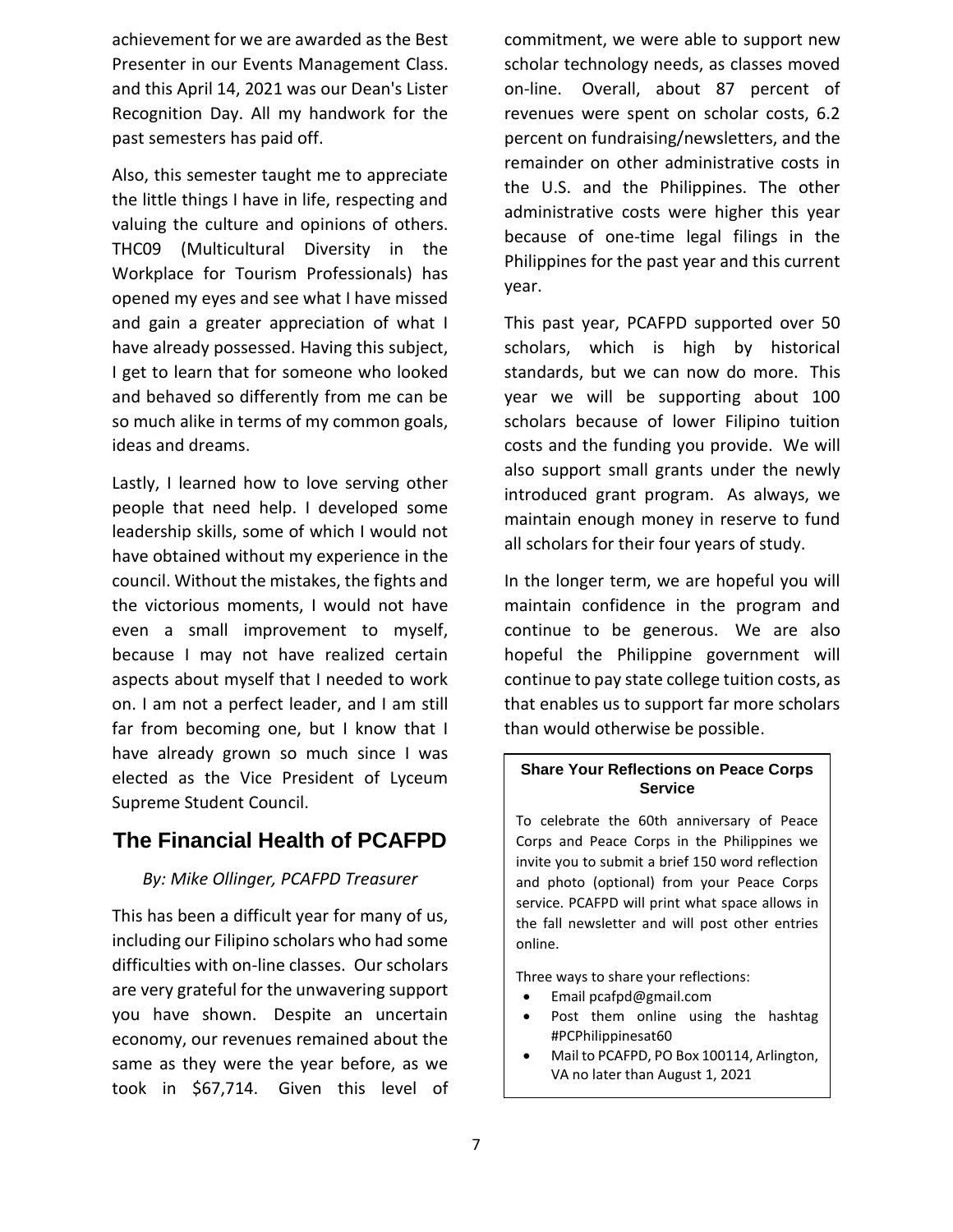## **2020 Lakan/Lakambini Honor Role**

Lakan (m) and Lakambini (f) are used in the Philippines to refer to those who have achieved the highest rank in an endeavor. We are using the terms here to express our profound gratitude to our major contributors. Those listed below gave \$500 or more in the calendar year 2020.

Salamat po!

Ellen Sudow & Joe Higdon

| Phyllis Adams       |
|---------------------|
| Paul Aleckson       |
| Dick Ammann         |
| David Baden         |
| Sylvia Boecker      |
| Samuel Boglio       |
| Katie Bradley       |
| Anthony J. Brancato |
| Maureen Carroll     |
| The Ford Foundation |
| Gary Frankwick      |
| Cathy Garman        |
| Stephen Growdon     |
|                     |

Calvin & Nita Holt Mark Horowitz Margaret Hunter Matt Johnson Lee & Kay Jones Theodore Kirpach Karen Johnson Larson Denise & Tom Lionetti Gerald Malovany Sarah McMeans Eric & Pamela Melby Kate Mulvaney

Ronald Peters Maggie Purves Carol Radomski Dr. Mary C. Rainey Denny Robertson Nancy Rye The Bill Foye Philippines **Scholarship** Charles Schwartz Scott S. Sindelar Claire Horan & Carl Smith M. Ann Snuggs Filipino-American Spirit

#### **Contributions from our generous supporters:**

Many thanks to those listed below who made gifts to PCAFPD between Nov 2020 and Apr 2021. IHO and IMO are gifts In Honor Of or In Memory Of the person or group indicated.

Miriam Aiken Charles & Evelyn Alexander Ginny Allen Richard & Heather Ames Jeff Amundsen Elizabeth Anzilotti Carol Misel Aragon Michael Arnott Judith & Robert Babcock David Baden Orlando Banogon<sup>1</sup> William Benjamin Bruce Bennard Anne Hankins Bing Michael Blaylock

Ben Bloom Kenneth Bollerud $2$ Parker & Anna Borg Diane Bowers Margaret Ann Bradley Anthony J. Brancato Charles Burtner Louis & Dolly Byers Emma Caligtan Stephen Callahan Elinor Capehart Maureen Carroll Ralph Cauthen John Clark $3$ Julie Cerqueira

<sup>1</sup> IMO Patricia Biddle Banogon

<sup>3</sup> IHO Boni and Sening Garcia

5 IMO Lilia Peters

4 IMO Peggy Joyce Emmons

John Clark Bill Combs $4$ 

Robert Isaac Cukier Nancy Cummings-Schmidt Jonathan & Evelyn Curtis Thomas & Andrea DeCourcy

Jason Deleeuw

Stephen Dienstfrey George Duncan Nancy Dunetz Patrick Durst

Dennis & Carol Ann Detlef

Lorna & Steven Ehrlich<sup>5</sup> William Erdmann Hannah Fairbank

<sup>2</sup> IMO Natalie Bollerud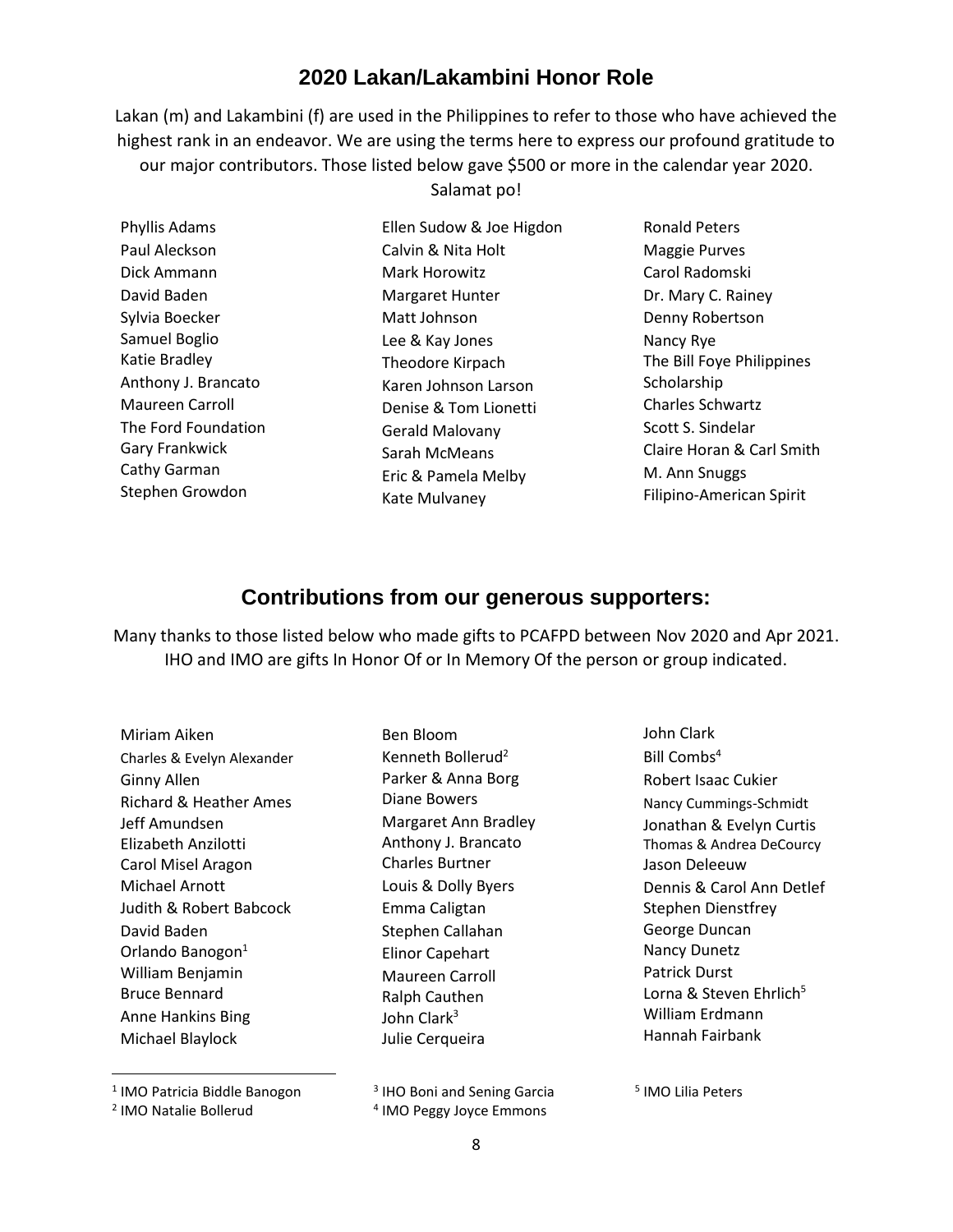Bruce Falk David W. Flaccus<sup>6</sup> Joshua Fliegel<sup>7</sup> Richard Foye<sup>8</sup> Liz Freeman Dr. Kathryn S. French Tracy Gleason Arlene Goldberg Stephen Growdon<sup>9</sup> Mary Wasick Guerrero Steven D. Hall Alberta Hemsley Linda Henderson James & Portia Henle Ellen Sudow & Joe Higdon John Holmstrom Calvin & Nita Holt Keith & Paterna Hooper<sup>10</sup> Mark Horowitz<sup>11</sup> Steven Horn Hal Huffer<sup>12</sup> Steve Jasper Joe Jerardi<sup>13</sup> Pat Johnson Lee & Kay Jones Katherine Jordan Lynn Juffer Ralph & Mary Kemphaus Nick & Ruth Kesselring Theodore Kirpach Joel Kolker Lon Kramer<sup>14</sup> James Krogh Steven Lahey Karen Johnson Larson Virginia Lashley Stella Leland David Leong

Barbara Leitch LePoer Warren Lewis Philip H. Lilienthal Jay Litt Katrina Hellebush Looby James & Susan Lytle Patricia MacDermot Sherry Manning Desiree Marmita<sup>15</sup> Catherine Marston Carole Mathews<sup>16</sup> Helen Maxson Jon McCluskey William Lee Mehlhoff Eric & Pamela Melby Joyce Mary Muellner Ted Nawalinski Jerry & Iris Nelson Christopher Newhall Dennis O'Brien Jerry Y. Ogawa Leonard Oliver Robert Parke Anne Pearson David Perrin<sup>17</sup> Linda Henry Perron Ronald Peters Jim Peterson Harvey Pressman<sup>18</sup> Robert West Purdy Maggie Purves Bryna Rabehl Bob & Bev Reeves Alan & Adela Renninger Michael & Rufina Rice<sup>19</sup> Rona Roberts<sup>20</sup> Paul Rodell Diane Rodill<sup>21</sup>

Alex & Lesley Romero Eudora K. Roseman Nicholas Royal Karen Olness Rudio Nancy Rye Karin Schumacher<sup>22</sup> Charles Schwartz Chuck Shackelton Thomas Sharpless Caitlin Sherman Stefanie Simpson Bruce & Barbara Sims Scott S. Sindelar Mark Edwin Smith M. Ann Snuggs Jane Sommer Chris & Elizabeth Songalia Nicholas Spalt Julie Stahli Terry Sthymmel Honorata C. Talavera<sup>23</sup> Stuart Taylor Susan & Rey Tejada Dee Marie Teodoro<sup>24</sup> Donna Thatcher Barbara Thayer Ralph B. Thomas Charles Thomas John Thoreson Katherine Tucker David Walter Steve & Melpa Warres Richard Wetmore<sup>25</sup> Anna Whitcomb Alan & Pat White Frances Williamson Dr. Adamson Diaz Wong Judith Woods

6 IHO Nathaniel Jackson 7 IMO Maritza Edward 8 IMO Navy pilot William Foye <sup>9</sup> IMO Dr. Ed Adriano <sup>10</sup> IMO Margaret (Brennan) Keating (67-69) Bukidnon <sup>11</sup> IMO James McMullen, Richard Grossman, Richard Freidman <sup>12</sup> IMO Eric Thiess, PCV 1966-68

<sup>13</sup> IHO Dave Barnstable <sup>14</sup> IMO John & Agnes Kramer (Parents) <sup>15</sup> IMO Paul Lampert <sup>16</sup> IHO Eric Thiess 17 IHO all the Group 134 friends who have left us too soon. <sup>18</sup> IMO Larry Fuchs <sup>19</sup> IMO Laurence Foley <sup>20</sup> IHO Sister Carmen

<sup>21</sup> IMO my father, Denis Rodill <sup>22</sup> IMO Julia Campbell Memorial Scholarship 25, and Philippine Scholars & Alumni Association (PSAA) <sup>23</sup> IMO Sotero, Mercedes & Emmanuel Talavera <sup>24</sup> IMO Thomas Ackeret <sup>25</sup> IMO Angela Wetmore - Beloved Daughter